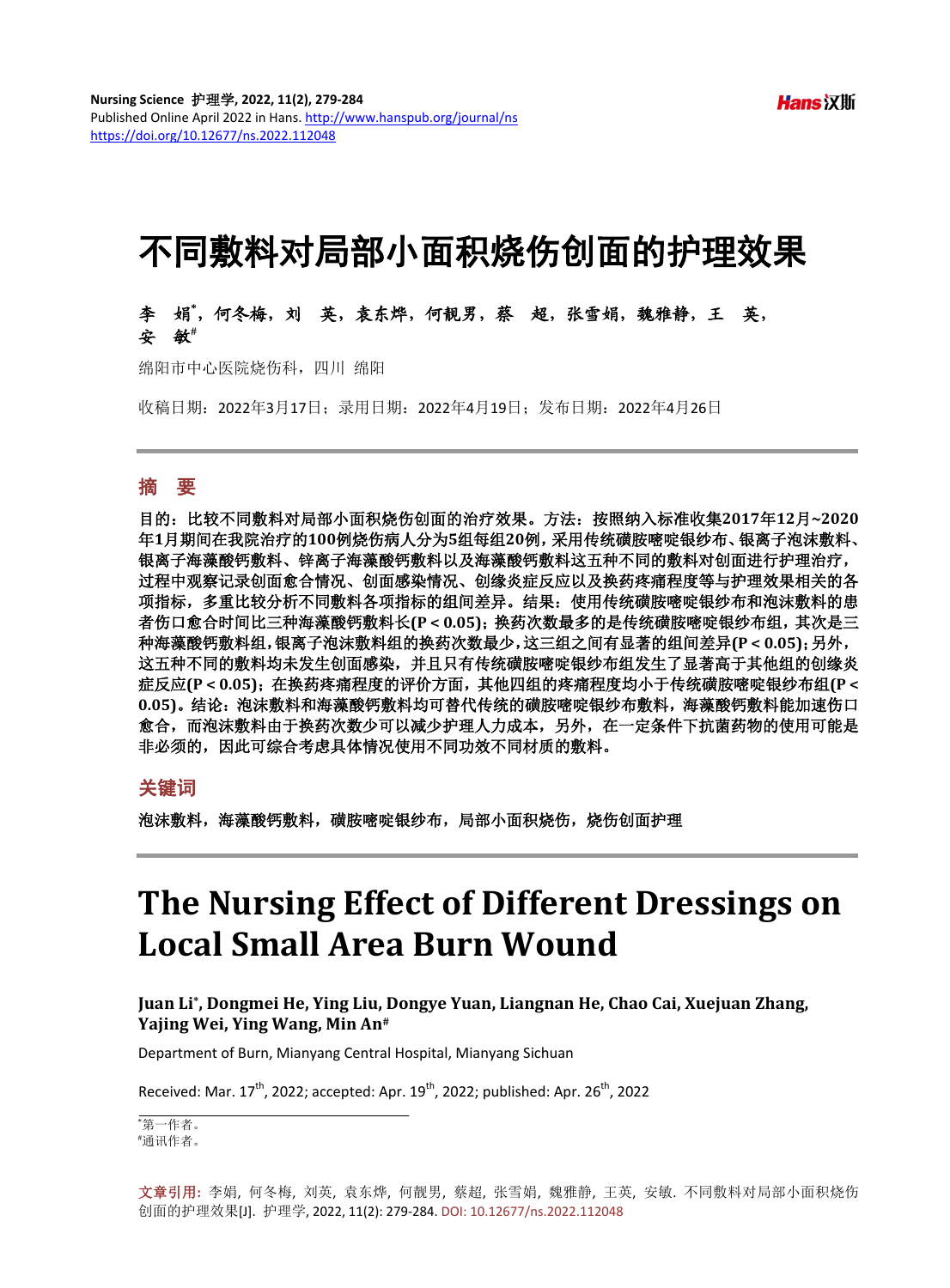#### **Abstract**

**Objective: To compare the therapeutic effect of different dressings on local small area burn wound. Methods: 100 cases of burn patients in our hospital from December 2017 to January 2020 were collected in accordance with the inclusion criteria. They were divided into 5 groups, 20 cases in each group. The traditional silver sulfadiazine (SSD), silver-containing foam dressing, silver-containing calcium alginate, zinc-containing calcium alginate and calcium alginate dressings of five different dressings on wound care and treatment, observe and record all indexes related to nursing effect, such as wound healing, wound infection, wound edge inflammation and dressing change pain, and the differences of various indexes of different dressings between groups were analyzed by multiple comparisons. Results: Patients using traditional SSD and foam dressings had longer wound healing times than those using three calcium alginate dressings (P < 0.05). The traditional SSD group had the most dressing changes, followed by the three calcium alginate dressing groups, and the silver-containing foam dressing group had the least dressing changes, indicating a significant difference between the three groups (P < 0.05). In addition, none of the five different dressings had wound infection, and only the traditional SSD group had significantly higher marginal inflammatory response than the other groups (P < 0.05). In the evaluation of the pain degree of dressing change, the pain degree of the other four groups was lower than that of the traditional SSD group (P < 0.05). Conclusion: Foam dressings and calcium alginate dressings can replace traditional SSD dressings, calcium alginate dressings can accelerate wound healing, and foam dressing due to low replacement frequency can reduce the nursing manpower cost; in addition, under certain conditions, the use of antimicrobial agents may be unnecessary. Therefore, dressings of different efficacy and different materials can be used comprehensively considering the specific situation.**

#### **Keywords**

**Foam Dressing, Calcium Alginate Dressing, SSD, Burns to a Small Area, Burn Wound Care**

Copyright © 2022 by author(s) and Hans Publishers Inc. This work is licensed under the Creative Commons Attribution International License (CC BY 4.0). <http://creativecommons.org/licenses/by/4.0/>

 $\left[$  (cc)  $\odot$ Open Access

## **1.** 前言

局部小面积烧伤在急诊室相当常见,近半个世纪以来,使用 1%磺胺嘧啶银(silver sulfadiazine, SSD) 外敷后用纱布进行包扎并且每天更换的方法被认为是保守治疗烧伤创面的标准疗法[\[1\]](#page-4-0)。然而,在过去的 十几年里,一些文献报道了该方法的缺陷,例如:应用 SSD 会导致烧伤创面形成假焦层,影响对烧伤深 度和愈合状况的评估[\[2\]](#page-4-1);每天更换纱布敷料不仅使护理成本增大,而且这种敷料会粘在伤口上,每天更 换会导致肉芽形成过程中断,并且还会引起患者的恐惧和疼痛[\[3\]](#page-4-2);另外,SSD 最近被证明对表皮细胞具 有细胞毒性,会导致愈合速度减慢[\[4\]](#page-4-3)等。因为这些原因,目前出现许多新的含多种活性化合物的烧伤创 面敷料被开发出来应用于烧伤[\[5\]](#page-4-4)。本文选择了几种在国际上受到广泛关注的敷料对局部小面积烧伤创面 的治疗效果进行比较,希望能为烧伤治疗理想敷料的选择提供一些有用的经验。

## **2.** 对象与方法

#### **2.1.** 研究对象

2017 年 12 月~2020 年 1 月在我院收治的 100 例烧伤病人,征得病人知情同意。纳入标准:1) 年龄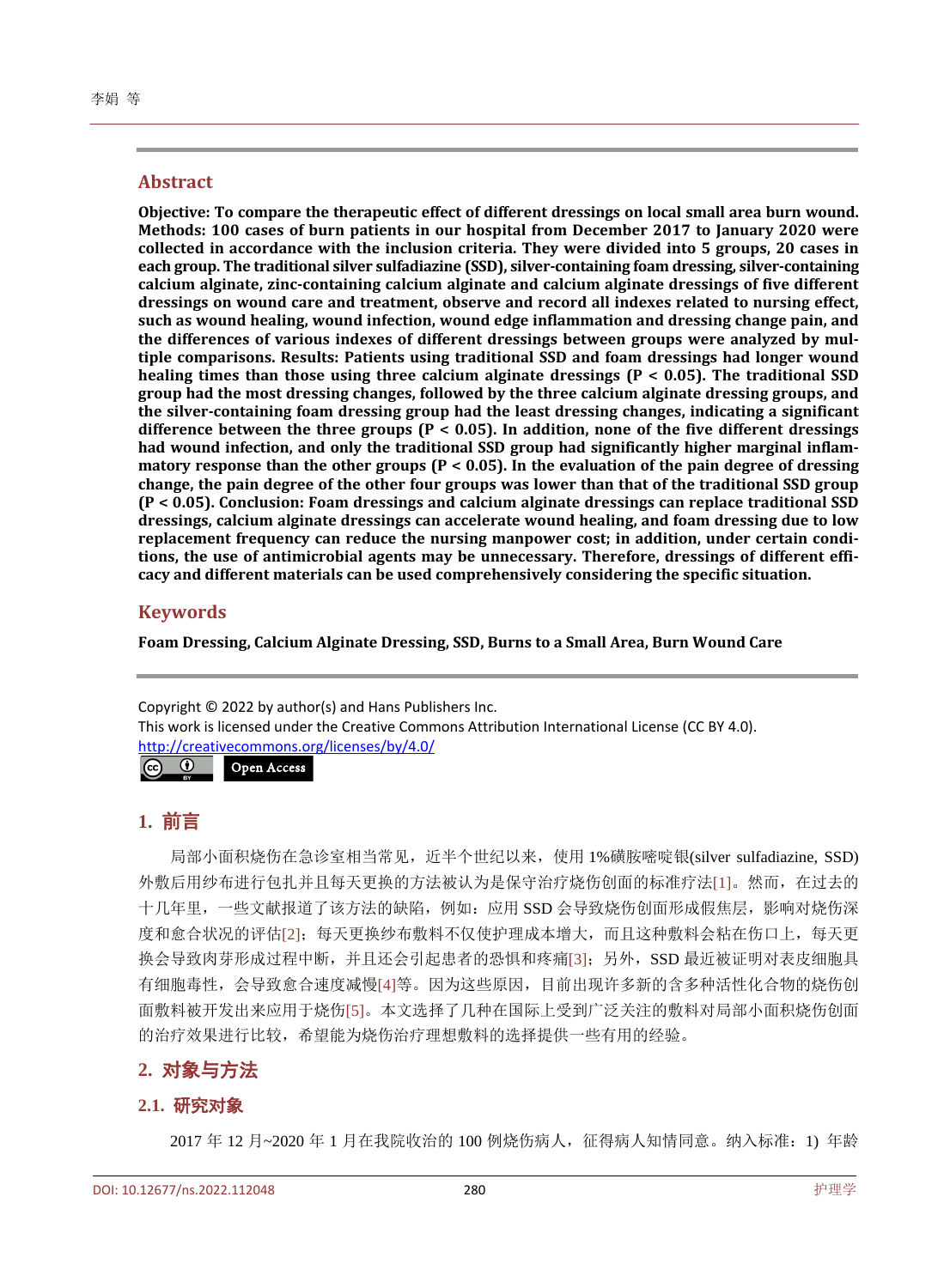18 周岁以上;2) 浅 II 度创面或者较浅的深 II 创面,并且根据 Lund-Browder 分类[\[6\]](#page-4-5),烧伤面积小于体表 总面积(TBSA)的 10%;3) 致伤原因为常见的火烧伤、烫伤。排除标准: 1) 罹患免疫缺陷疾病或者在服 用免疫抑制剂的患者;2) 对本研究中的敷药过敏;3) 入院时间较晚(大于 24 小时)和入院前曾使用过其 他药物进行治疗;4) 电烧伤、化学烧伤、冻伤以及手部和面部等特殊部位的烧伤。随机分为 5 组,每组 20 例患者, 男女各 10 例, 分组治疗前一般资料的比较[见表](#page-2-0) 1, 经多重比较分析, 组件之间无显著差异。

| 分组      | 年龄(岁)             | 烫伤面积(%)         |
|---------|-------------------|-----------------|
| Group 1 | $37.71 \pm 12.93$ | $7.62 + 1.72$   |
| Group 2 | $35.29 \pm 11.37$ | $7.89 \pm 1.98$ |
| Group 3 | $39.67 \pm 14.83$ | $7.59 \pm 1.08$ |
| Group 4 | $39.42 \pm 12.84$ | $7.56 \pm 1.46$ |
| Group 5 | $38.09 \pm 14.37$ | $7.85 \pm 1.67$ |

<span id="page-2-0"></span>**Table 1.** Comparison of general data of burn patients ( $\bar{x} \pm s$ ) 表 1. 烧伤患者一般资料比较(  $\bar{x} \pm s$ )

#### **2.2.** 分组治疗方法

Group 1: 使用 1% SSD 外敷后用纱布进行包扎, 每日更换敷料; Group 2: 使用银离子泡沫敷料, 每 7 天更换 1 次敷料; Group 3: 使用银离子海藻酸钙敷料, 每 4 天更换 1 次敷料; Group 4: 使用锌离子海 藻酸钙敷料,每 4 天更换 1 次敷料; Group 5: 使用海藻酸钙敷料,每 4 天更换 1 次敷料。

#### **2.3.** 检测指标

所有组别每次更换敷料时,观察记录以下指标:1) 创面愈合情况,以创面完全上皮化为判断依据记 录创面完全愈合的最后天数;2) 创面感染情况,进行创面渗液细菌学培养检测,观察是否有细菌感染; 3) 创缘炎症反应,换药时观察创面周边正常皮肤是否出现红肿;4) 换药疼痛程度,以视觉模拟评分法 (visual analogue scale, VAS)让患者标出自己的疼痛程度,0 代表无痛,10 代表无法承受的最大疼痛。除 Group 1 每 4 天更换敷料时进行评价外,其余组别均是每次更换敷料时进行评价。5) 对其他如换药次数 以及治疗过程中是否产生任何不适进行记录。

#### **2.4.** 统计学方法

采用 SPSS v.22 软件进行统计学分析。计量资料以平均值 ± 标准差( x ± s)表示, 多组间的疗效比较 采用单因素方差分析中的 LSD 多重比较分析,P < 0.05 表明有显著性差异。

#### **3.** 结果

#### **3.1.** 不同敷料治疗情况的比较

比较 5 组不同敷料的治疗情况发现,在创面愈合时间方面,Group 1 和 Group 2 之间没有显著差异, Group 3、Group 4 和 Group 5 之间没有显著差异,Group 3、Group 4 和 Group 5 三组的创面愈合时间显著 低于Group 1和Group 2 (P < 0.05)。总体换药次数方面,Group 1换药次数最多,显著高于其他4组(P < 0.05), Group 2 换药次数最少, 显著低于其他 4 组(P < 0.05), Group 3、Group 4 和 Group 5 三组之间没有显著差 异,这三组的换药次数显著低于 Group 1 (P < 0.05)并且显著高于 Group 2 (P < 0.05) ([见表](#page-3-0) 2)。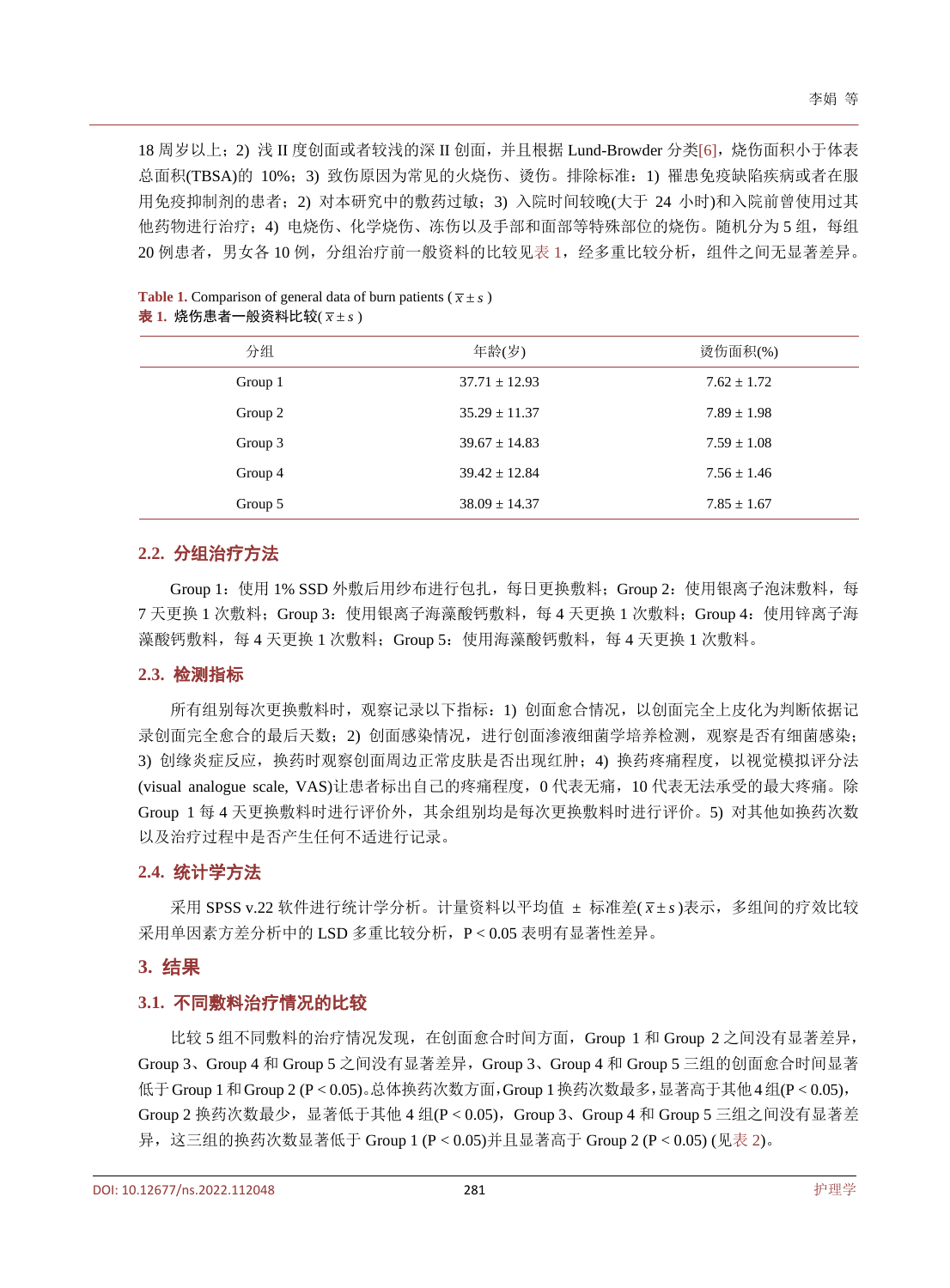另外,这 5 组均未发现创面感染情况。除 Group 2 和 Group 4 未观察到创缘炎症发生外,Group 1 的 创缘炎症发生例(率)为 9/20(45%),Group 3 的创缘炎症发生例(率)为 1/20 (5%),Group 5 的创缘炎症发生 例(率)为 2/20 (10%), Group 1 的创缘炎症发生率显著高于其他 4 组(P < 0.05)。

| 分组      | 愈合时间(天)                  | 换药次数(次)                  |
|---------|--------------------------|--------------------------|
| Group 1 | $13.53 \pm 4.63^{\circ}$ | $12.66 \pm 3.64^{\circ}$ |
| Group 2 | $12.95 \pm 5.88^a$       | $1.98 \pm 0.37^b$        |
| Group 3 | $8.63 \pm 4.32^b$        | $2.94 \pm 1.26^{\circ}$  |
| Group 4 | $8.17 \pm 5.31^b$        | $2.68 \pm 0.98^c$        |
| Group 5 | $8.39 \pm 4.54^b$        | $2.81 \pm 0.90^{\circ}$  |

<span id="page-3-0"></span>**Table 2.** Comparison of treatment with different dressings ( $\bar{x} \pm s$ )  $\pm$  2. 不同敷料治疗情况的比较( $\bar{x}$ ±s)

注: LSD 多重比较分析结果用不用的字母表示,字母标示相同的组间无显著差异(P > 0.05),字母标示不同的组间有 显著差异(P < 0.05)。

#### **3.2.** 不同敷料换药疼痛程度比较

比较 5 组敷药换药时的疼痛程度发现,Group 1 患者的疼痛程度在第一次和第二次的 VAS 评分中均 显著高于其他 4 组(P < 0.05), 其他 4 组间没有显著差异。在进行第三次患者 VAS 评分时, Group 2 只剩 5 例患者并且不到 7 天的换药周期已经痊愈,因此纳入评价的是最后一次揭下敷料的患者疼痛程度,Group 1、Group 3、Group 4 和 Group 5 分别有 16、4、7 和 6 例患者纳入评价,Group 1 患者的疼痛程度显著高 于其他 4 组(P < 0.05), 其他 4 组间没有显著差异([见表](#page-3-1) 3)。

<span id="page-3-1"></span>**Table 3.** Comparison of pain degree of dressing change with different dressings ( $\bar{x} \pm s$ ) 表 3. 不同敷料换药疼痛程度比较( $\bar{x} \pm s$ )

| 分组      | <b>VAS</b><br>第一次评分     | <b>VAS</b><br>第二次评分        | <b>VAS</b><br>第三次评分        |
|---------|-------------------------|----------------------------|----------------------------|
| Group 1 | $6.94 \pm 2.09^{\circ}$ | $6.29 \pm 1.93^{\text{a}}$ | $2.15 \pm 0.55^{\text{a}}$ |
| Group 2 | $1.39 \pm 0.45^{\rm b}$ | $1.25 \pm 0.29^b$          | $0.16 \pm 0.07^b$          |
| Group 3 | $1.52 + 0.42^b$         | $1.28 + 0.18^b$            | $0.28 \pm 0.08^b$          |
| Group 4 | $1.98 \pm 0.58^b$       | $1.56 \pm 0.43^b$          | $0.26 \pm 0.03^b$          |
| Group 5 | $2.09 \pm 0.56^b$       | $1.26 \pm 0.35^b$          | $0.23 \pm 0.05^b$          |

注: LSD 多重比较分析结果用不用的字母表示,字母标示相同的组间无显著差异(P > 0.05),字母标示不同的组间有 显著差异(P < 0.05)。

## **4.** 讨论

局部小面积烧伤如果护理不当可能会导致愈合时间延长、疤痕形成和感染,特别是涉及四肢的烧伤 如果护理不当还可能导致行动不便[\[7\]](#page-4-6)。敷料可以起到保护屏障的作用,理想的敷料应能促进伤口快速愈 合、减少换药时的疼痛、吸收过量渗出物、保护创面免受细菌感染、防止局部或全身不良反应等[\[8\]](#page-4-7)。

本研究选择了传统 SSD 敷料、银离子泡沫敷料、银离子海藻酸钙敷料、锌离子海藻酸钙敷料和海藻 酸钙敷料进行对比发现,在促进伤口愈合方面,纱布敷料和泡沫敷料的效果明显不及海藻酸钙敷料,有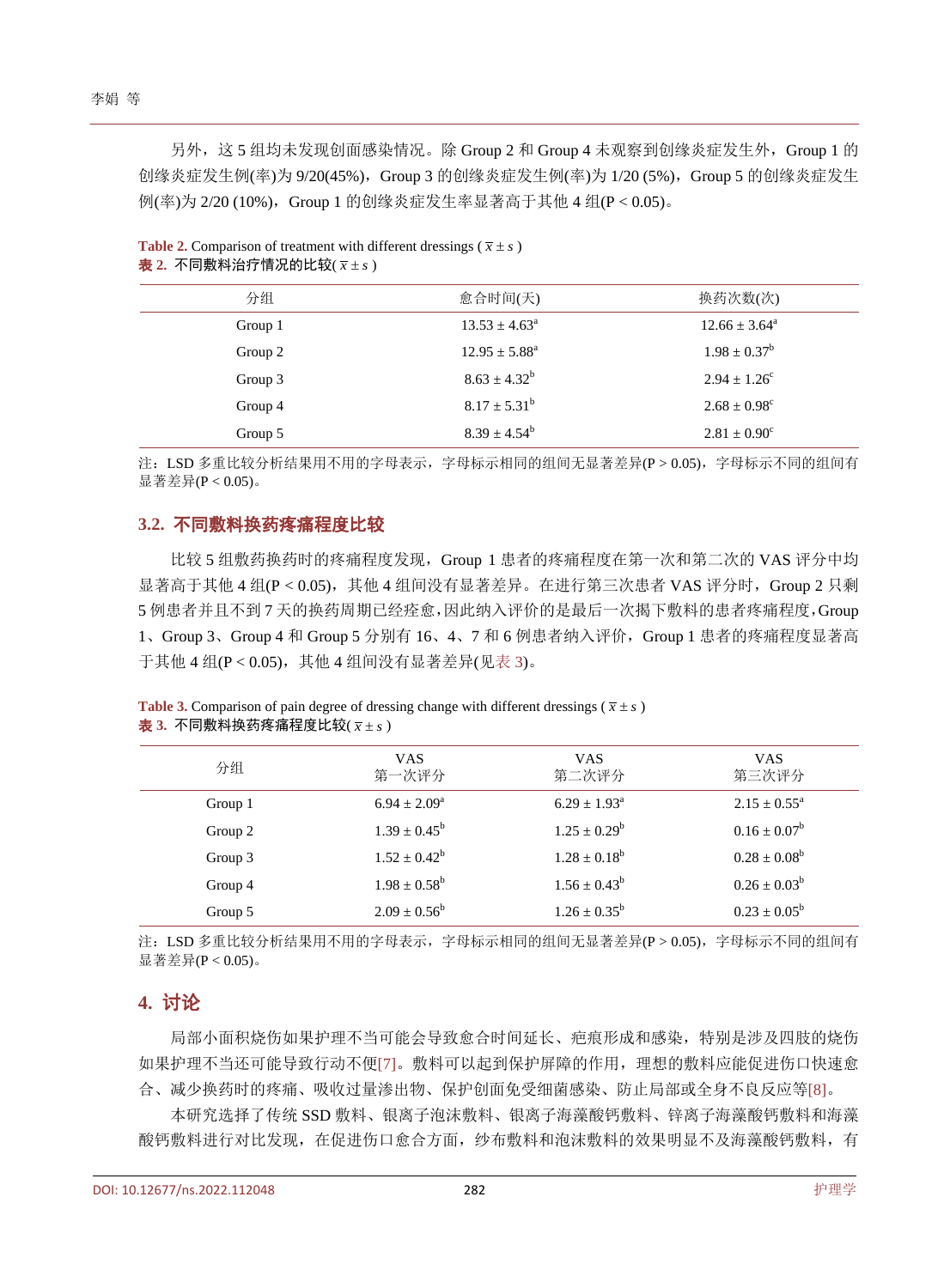许多研究[\[9\]](#page-4-8) [\[10\]](#page-5-0)发现海藻酸钙敷料不仅具有止血性能,还可以通过吸收伤口渗出液形成凝胶为创面形成 一个有利愈合的湿润环境,另外海藻酸钙敷料能通过吸收蛋白酶、细胞因子和活性氧等促进伤口愈合[\[11\]](#page-5-1), 还有报道称海藻酸钙敷料可以与创面渗出液中的钠离子交换释放出钙离子,从而缩短凝血时间,刺激皮 肤角质细胞分化和成纤维细胞增殖[\[12\]](#page-5-2) [\[13\]](#page-5-3)等,本研究结果为海藻酸钙敷料促进伤口愈合提供了更多的临 床证据支持。

另外,虽然几个世纪以来都是利用银的抗菌作用防止烧伤和慢性伤口的感染,近几十年来一直采用 SSD 外敷作为治疗烧伤的标准方法,但是在本研究中,除了含银敷料外,锌离子海藻酸钙敷料和海藻酸 钙敷料应用在治疗过程中均未发现细菌感染。锌离子跟银离子一样本身也具有抗菌作用,也同样被用于 高级创面敷料中[\[14\]](#page-5-4) [\[15\]](#page-5-5), 说明 SSD 可以被银离子、锌离子或者其它具有抗菌作用且副作用较少的药物 替代。甚至在国民卫生教育比较好的国家(患者都具有基本的卫生意识)、卫生条件较好的医院以及拥有优 秀的护理团队这些条件下,可以使用不添加任何抗菌药物的敷料,当然这也与敷料本身的特性有关,海 藻酸钙敷料在创面处形成的凝胶有保护创面免受感染的作用,这对其他新型敷料的研发具有提示作用, 鉴于目前抗生素、抗菌药物的滥用使得许多常见细菌的耐药性逐渐增强[\[16\]](#page-5-6),未来可能需要优先考虑依靠 敷料材料本身提供的物理屏障保护创面免受感染。

除了利于创面愈合和避免创面感染外,减少患者疼痛、减少换药次数以及防止不良反应等需求对患 者的生活质量有巨大改善。本研究发现,除传统的 SSD 敷料需要每天更换、令患者感到疼痛不适并且还 会引发创缘炎症反应外,泡沫敷料和海藻酸钙敷料在减少患者疼痛和创缘炎症反应方面的效果是一致的, 泡沫敷料是因为本身材料不具有粘性,因此可以很轻松的移除并且不会对伤口和周围皮肤造成损伤[\[17\]](#page-5-7) [\[18\]](#page-5-8),而海藻酸钙敷料是因为与创面之间形成了凝胶层以保护创面。本研究认为未来更多的敷料材料研发 可以借鉴这两种思路,选择不粘的材料或者能在创面和敷料之间形成保护层的材料,以减轻患者换料过 程中的疼痛和不适。

## 参考文献

- <span id="page-4-0"></span>[1] Heyneman, A., Hoeksema, H., Vandekerckhove, D., *et al*. (2016) The Role of Silver Sulfadiazine in the Conservative Treatment of Partial Thickness Burn Wounds: A Systematic Review. *Burns*, **42**, 1377-1386. <https://doi.org/10.1016/j.burns.2016.03.029>
- <span id="page-4-1"></span>[2] Garner, J.P. and Heppe, P.S.J. (2005) Cerium Nitrate in the Management of Burns. *Burns*, **31**, 539-547. <https://doi.org/10.1016/j.burns.2005.01.014>
- <span id="page-4-2"></span>[3] Vloemans, A.F.P.M., Hermans, M.H.E., Van Der Wal, M.B.A., *et al*. (2014) Optimal Treatment of Partial Thickness Burns in Children: A Systematic Review. *Burns*, **40**, 177-190. <https://doi.org/10.1016/j.burns.2013.09.016>
- <span id="page-4-3"></span>[4] Wasiak, J., Cleland, H., Campbell, F., *et al*. (2013) Dressings for Superficial and Partial Thickness Burns. *Cochrane Database of Systematic Reviews*, No. 3, CD002106. <https://doi.org/10.1002/14651858.CD002106.pub4>
- <span id="page-4-4"></span>[5] Brown, M., Dalziel, S.R., Herd, E., *et al*. (2016) A Randomized Controlled Study of Silver-Based Burns Dressing in a Pediatric Emergency Department. *Journal of Burn Care & Research*, **37**, E340-E347. <https://doi.org/10.1097/BCR.0000000000000273>
- <span id="page-4-5"></span>[6] Murari, A. and Singh, K.N. (2019) Lund and Browder Chart-Modified versus Original: A Comparative Study. *Acute and Critical Care*, **34**, 276-281. <https://doi.org/10.4266/acc.2019.00647>
- <span id="page-4-6"></span>[7] Tang, H.T., Lv, G.Z., Fu, J.F., *et al*. (2015) An Open, Parallel, Randomized, Comparative, Multicenter Investigation Evaluating the Efficacy and Tolerability of Mepilex Ag versus Silver Sulfadiazine in the Treatment of Deep Partial-Thickness Burn Injuries. *Journal of Trauma and Acute Care Surgery*, **78**, 1000-1007. <https://doi.org/10.1097/TA.0000000000000620>
- <span id="page-4-7"></span>[8] Nischwitz, S.P., Hofmann, E. and Kamolz, L.P. (2019) The Ideal Wound Dressing—Beyond the Ideal: A Short Comment on "Properties of an Ideal Burn Dressing: A Survey of Burn Survivors and Front-Line Burn Healthcare Providers" by T. Carta, J.P. Gawaziuk *et al*. *Burns*, **45**, 1485-1486. <https://doi.org/10.1016/j.burns.2018.11.023>
- <span id="page-4-8"></span>[9] Masood, R. and Miraftab, M. (2014) Novel Materials for Moist Wound Management: Alginate-Psyllium Hybrid Fibres. *Journal of Wound Care*, **23**, 153-159. <https://doi.org/10.12968/jowc.2014.23.3.153>